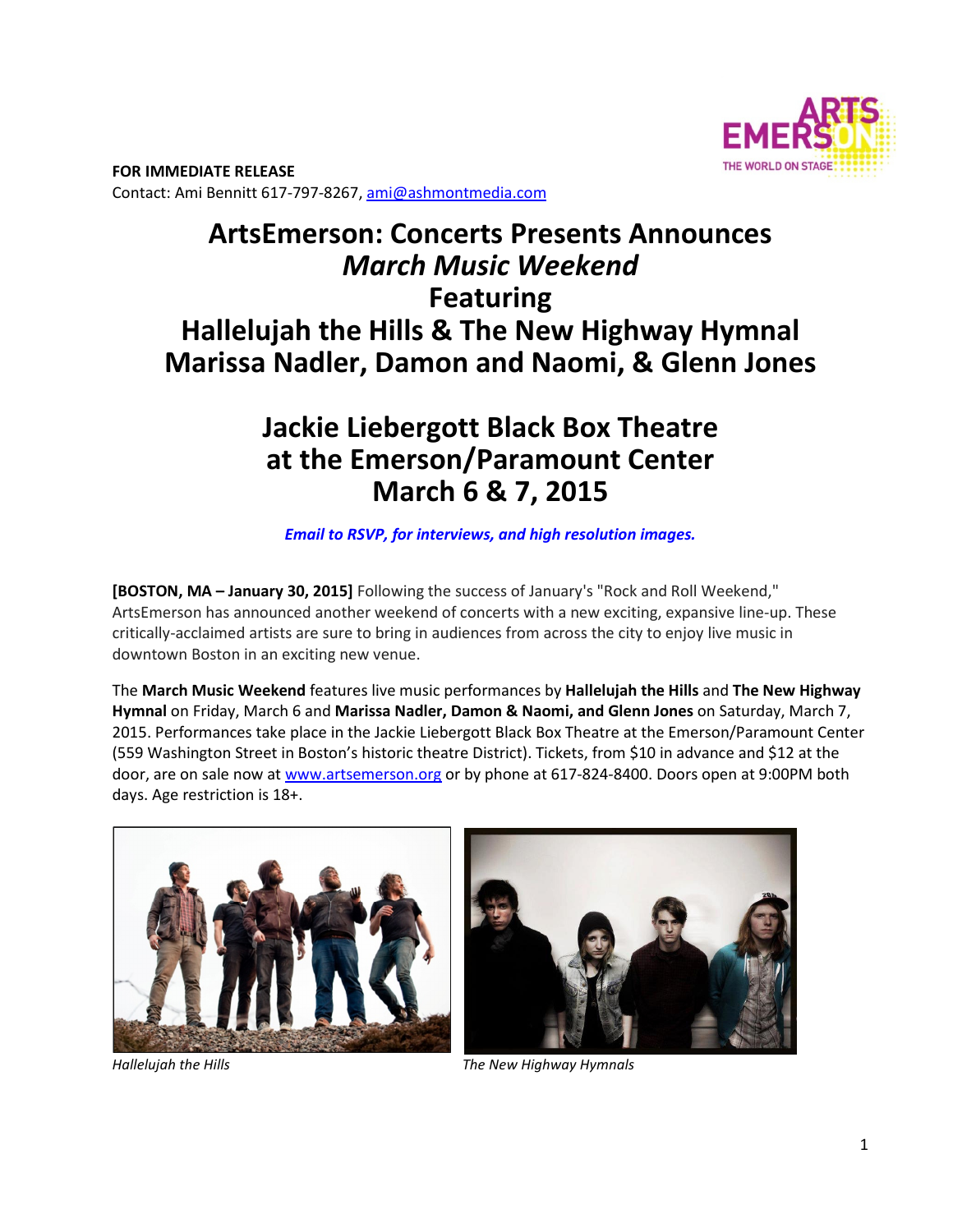Boston‐area bands have had little opportunity to perform in downtown Boston for decades, and this weekend of concerts will provide music lovers with a fantastic opportunity to see/hear some of the best Boston bands performing in a stunning building, rich with entertainment history.

"The energy around the first weekend was really incredible," says Kieran Fallon, one of the ArtsEmerson music programmers who also plays in **The Nightlights**. "It just reaffirmed the need to keep creating these kinds of opportunities for bands to perform downtown."

"We've been playfully pressuring Ryan Walsh (founder and songwriter of Hallelujah the Hills who is also on ArtsEmerson staff) to put himself in the line‐up," says ArtsEmerson Artistic Director David Dower and Creative Director Polly Carl. "He has been appropriately humble and making sure that other bands are given this chance. But as soon as we knew we wanted to schedule another music weekend, we told Ryan that Hallelujah the Hills was going on the bill."



*Marissa Nadler Damon & Naomi Glenn Jones* 

**Hallelujah The Hills** is an American indie rock band from Boston, Massachusetts. They have been praised by *Pitchfork* for "vivid lyrics," and "fist‐pumping anthems." Their debut received a 3.5 stars from *Rolling Stone* and *Spin Magazine* hailed them as "criminally underappreciated." Their most recent album, *Have You Ever Done Something Evil?*, won two Boston Music Awards as well as made dozens of year‐end "Best Of" lists. They have toured the country on their own as well as with The Silver Jews and Titus Andronicus. Chevy Chase once interrupted one of their performances, and they have promised to release 33 albums before ending the band. Click here for more information.

**The New Highway Hymnal** are a four‐piece rock band from Haverhill, MA. *Vice Magazine* described their sound as "guitars that roil and swarm like a kicked hornet's nest" and *Spin Magazine* labeled the foursome as a band to watch (December 2014). "They pack high‐energy percussion, shoegazey textures, and plenty of wails into their compact tracks. If these are what hymns sound like today, then for god's sake, get thee to a church." Their album *Reverb Room* is out now on Vanya Records. Click here for more information.

**Marissa Nadler** is an American singer‐songwriter, guitarist, and fine artist based in Boston. Active since 2000, she has released six studio albums to worldwide critical and fan praise. Currently signed to Sacred Bones Records and Bella Union, her last album *July* was one of the best received albums of 2014 with NPR calling it "dreamy, melancholy, and utterly captivating." *Pitchfork* has described her work as "songs that are as gorgeous as they are elliptical and intriguing." She has toured the world as a headliner, as well as with rock legends Swans. Click here for more information.

**Damon & Naomi** are an American dream pop/folk‐rock duo formed in 1991 by Damon Krukowski and Naomi Yang, formerly of Galaxie 500. Following the 1991 break‐up of the seminal trio Galaxie 500, Krukowski and Yang planned to retire from music but were coaxed back into the studio by infamous record producer Kramer, who earlier produced all three Galaxie 500 albums. As Damon & Naomi, they issued the LP *More Sad Hits* (1991), featuring Krukowski on vocals, guitar, and percussion and Yang on vocals and bass. The record continued the ghostly ambiance that defined the best work of their previous band while creating a more emotionally expansive backdrop. They have released records on SubPop, Shimmydisc, and on their